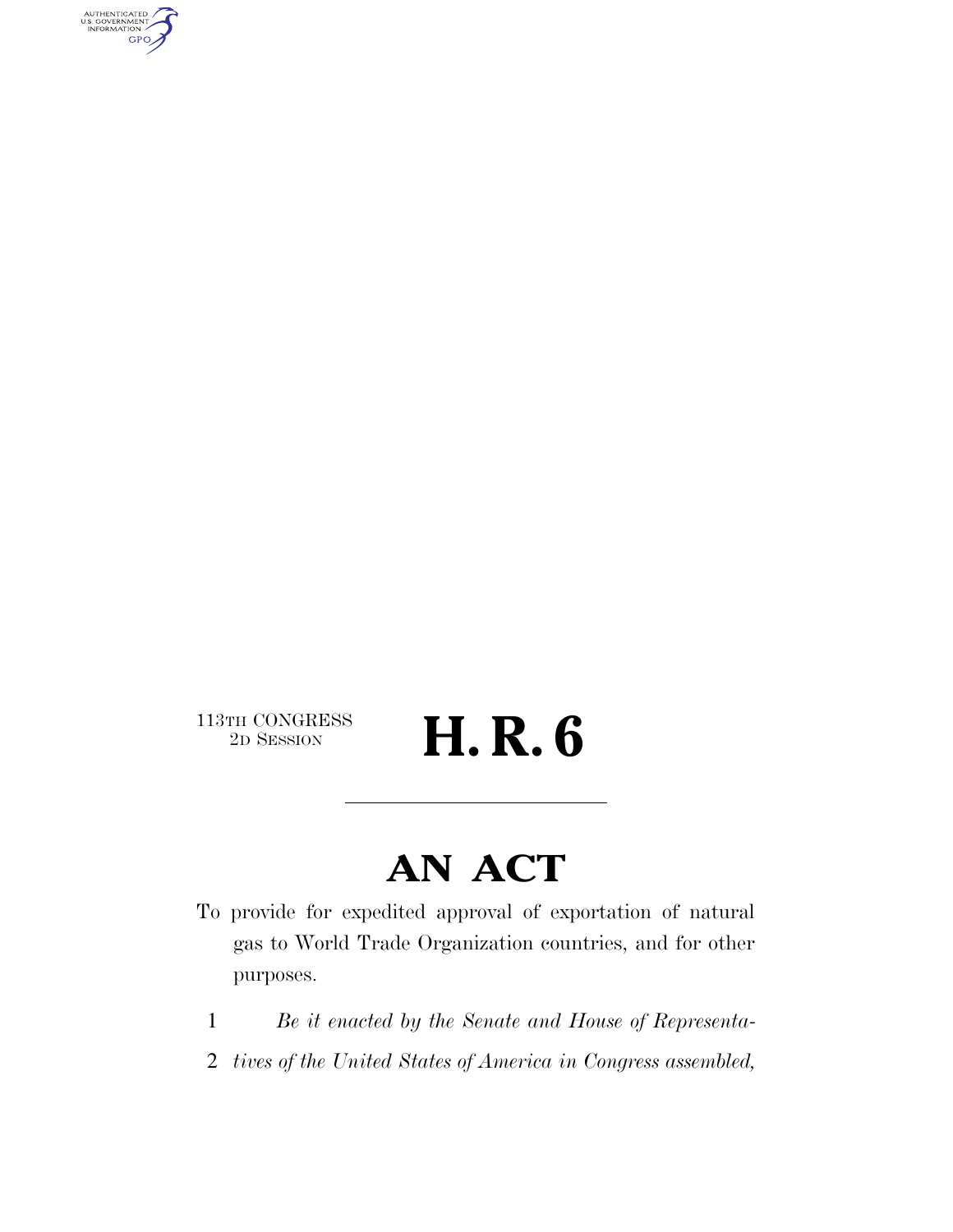#### **SECTION 1. SHORT TITLE.**

 This Act may be cited as the ''Domestic Prosperity and Global Freedom Act''.

#### **SEC. 2. ACTION ON APPLICATIONS.**

 (a) DECISION DEADLINE.—For proposals that must also obtain authorization from the Federal Energy Regu- latory Commission or the United States Maritime Admin- istration to site, construct, expand, or operate LNG export facilities, the Department of Energy shall issue a final de- cision on any application for the authorization to export natural gas under section 3 of the Natural Gas Act (15 U.S.C. 717b) not later than 30 days after the later of—

 (1) the conclusion of the review to site, con- struct, expand, or operate the LNG facilities re- quired by the National Environmental Policy Act of 1969 (42 U.S. C. 4321 et seq.); or

(2) the date of enactment of this Act.

 (b) CONCLUSION OF REVIEW.—For purposes of sub- section (a), review required by the National Environ-mental Policy Act of 1969 shall be considered concluded—

 (1) for a project requiring an Environmental Impact Statement, 30 days after publication of a Final Environmental Impact Statement;

 (2) for a project for which an Environmental Assessment has been prepared, 30 days after publi-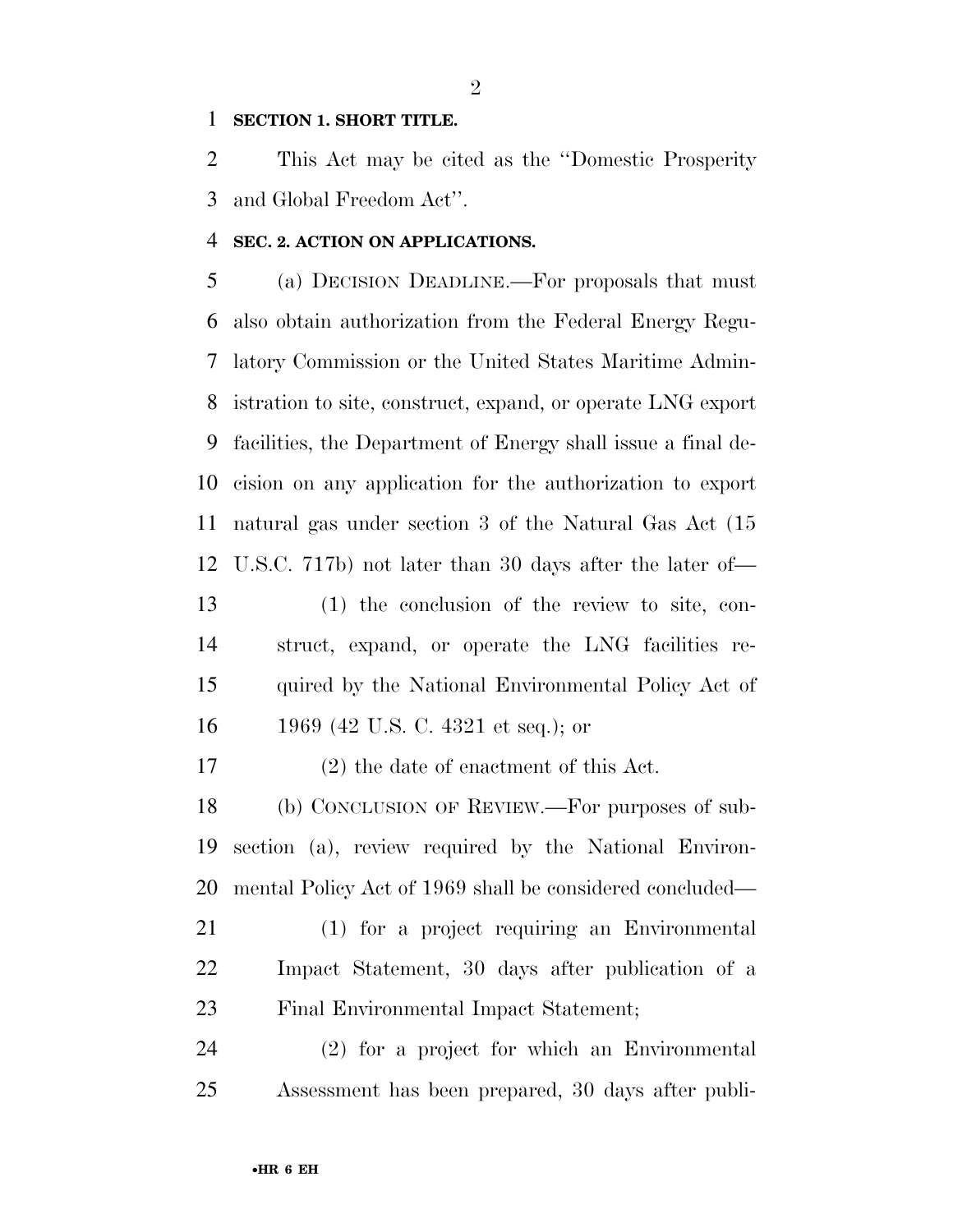| $\mathbf{1}$   | cation by the Department of Energy of a Finding of           |
|----------------|--------------------------------------------------------------|
| $\overline{c}$ | No Significant Impact; and                                   |
| 3              | (3) upon a determination by the lead agency                  |
| $\overline{4}$ | that an application is eligible for a categorical exclu-     |
| 5              | sion pursuant National Environmental Policy Act of           |
| 6              | 1969 implementing regulations.                               |
| 7              | (c) JUDICIAL ACTION.— $(1)$ The United States Court          |
| 8              | of Appeals for the circuit in which the export facility will |
| 9              | be located pursuant to an application described in sub-      |
| 10             | section (a) shall have original and exclusive jurisdiction   |
| 11             | over any civil action for the review of—                     |
| 12             | $(A)$ an order issued by the Department of En-               |
| 13             | ergy with respect to such application; or                    |
| 14             | (B) the Department of Energy's failure to issue              |
| 15             | a final decision on such application.                        |
| 16             | (2) If the Court in a civil action described in para-        |
| 17             | graph (1) finds that the Department of Energy has failed     |
|                | 18 to issue a final decision on the application as required  |
| 19             | under subsection (a), the Court shall order the Depart-      |
| 20             | ment of Energy to issue such final decision not later than   |
| 21             | 30 days after the Court's order.                             |
| 22             | (3) The Court shall set any civil action brought under       |
| 23             | this subsection for expedited consideration and shall set    |
| 24             | the matter on the docket as soon as practical after the      |

filing date of the initial pleading.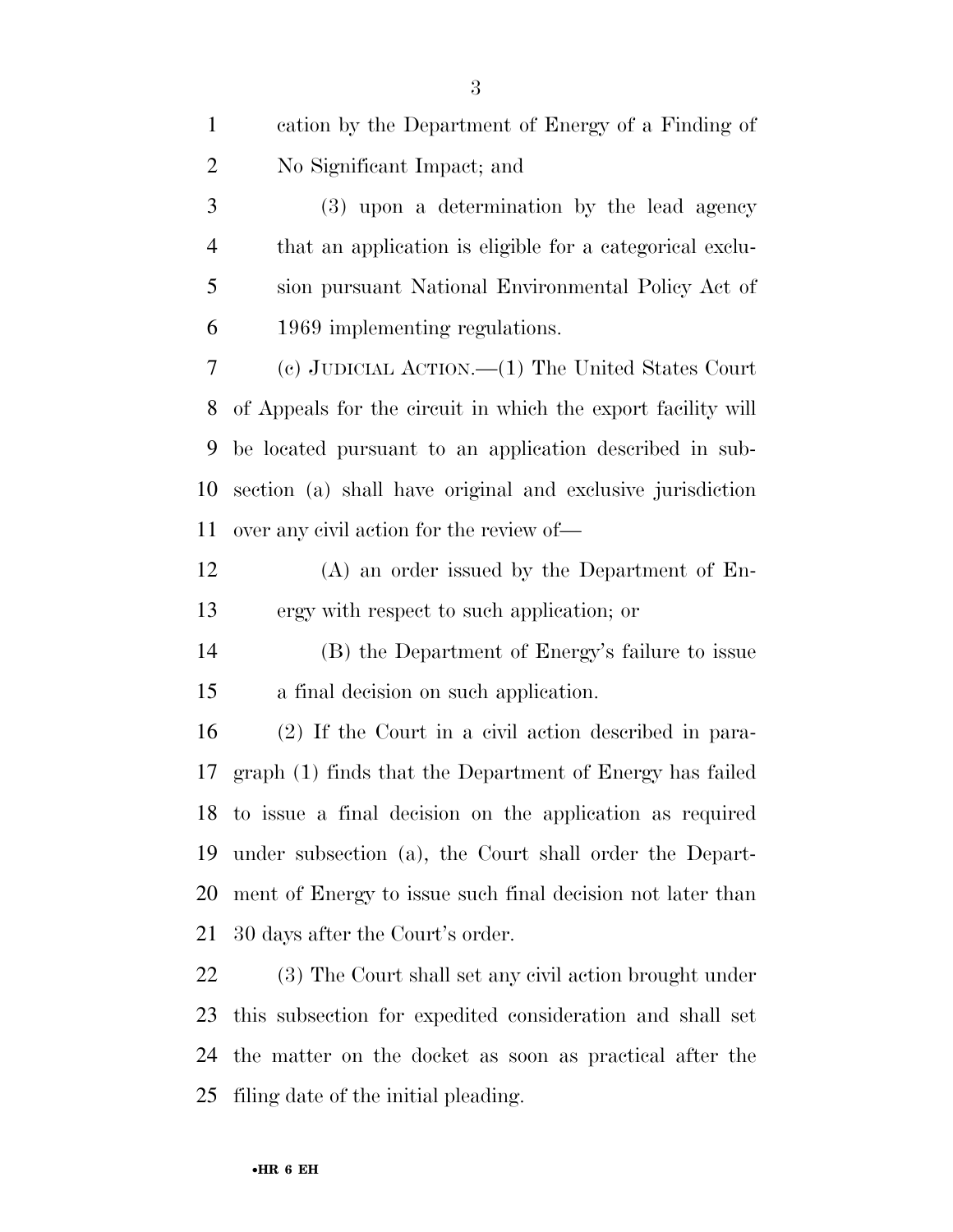#### **SEC. 3. PUBLIC DISCLOSURE OF EXPORT DESTINATIONS.**

 Section 3 of the Natural Gas Act (15 U.S.C. 717b) is amended by adding at the end the following:

 ''(g) PUBLIC DISCLOSURE OF LNG EXPORT DES- TINATIONS.—As a condition for approval of any authoriza- tion to export LNG, the Secretary of Energy shall require the applicant to publicly disclose the specific destination or destinations of any such authorized LNG exports.''.

Passed the House of Representatives June 25, 2014. Attest:

*Clerk.*